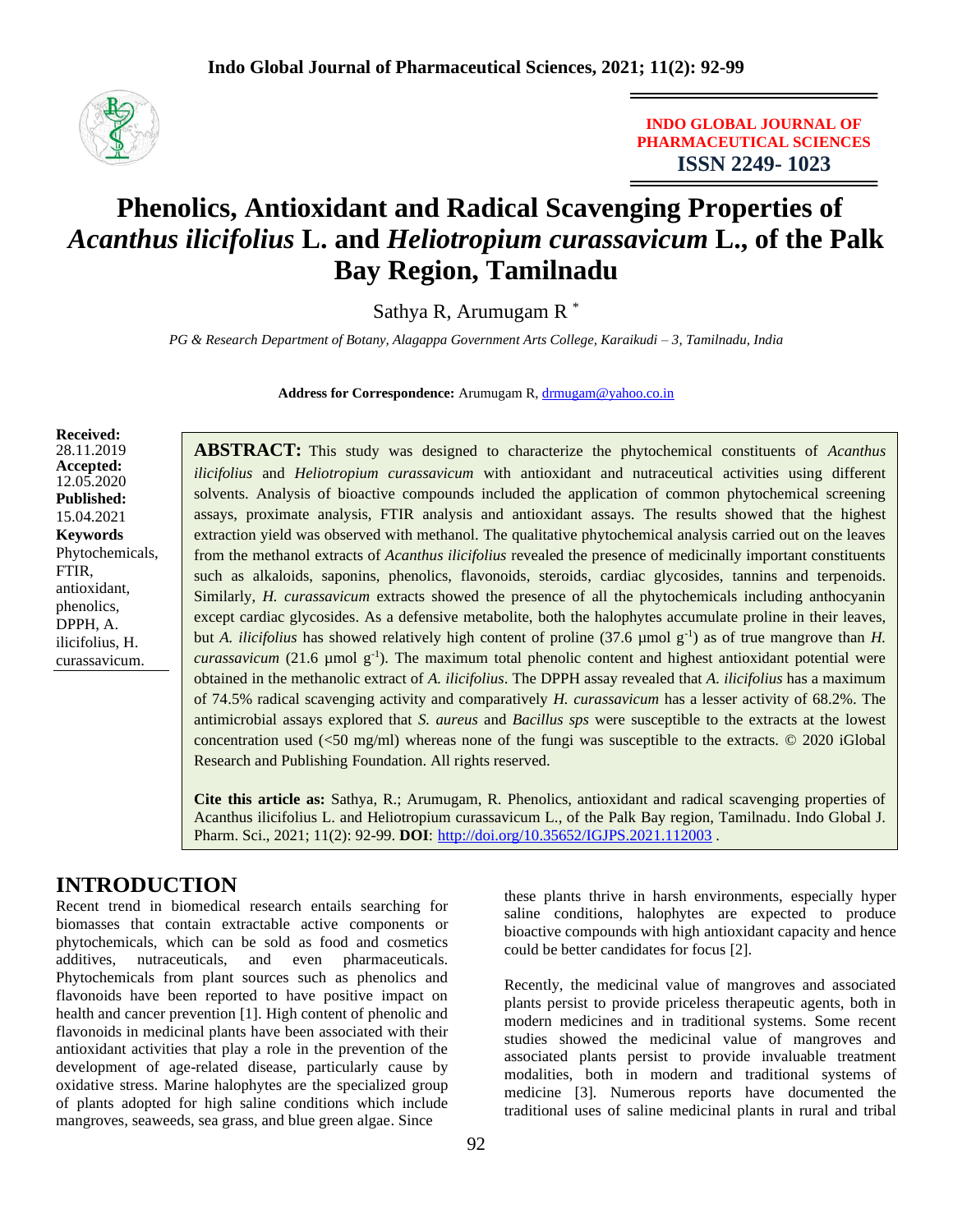areas all over the world as a successful home remedy against different ailments. Shoots of *Salicornia bigellovi*, *Sesuvium portulacastrum*, *Chenopodium album*, *Portulaca oleracea*, and *Suaeda maritime* are used for vegetables, salads and pickles in various parts of the country [4].

The nutritional usefulness and antioxidant potential of the halophytes from South Eastern coast of India has been rarely studied. Therefore, it is rational to explore the underutilized plants such as halophytes for their application in food and pharmaceutical applications. Hence, the present study is aimed to screen and characterize the phytochemical constituents in a true mangrove *Acanthus ilicifolius* and a halophyte *Heliotropium curassavicum* and also determine their antioxidant potential and antimicrobial properties.

## **MATERIAL AND METHODS**

Healthy plant twigs of *Acanthus illicifolius* L. (Acanthaceae) and *Heliotropium curassavicum* L. (Boraginaceae) were collected during 2017 – 2018 from the coastal villages of Kattumavadi (Lat. 10º12'N; Long. 79º23'E) and Kodiyakarai (Lat. 10º03'N; Long. 79º26'E) in the Palk Bay region of Puthukottai District, Tamilnadu, India. The plant materials were identified and authenticated taxonomically with the help of the local floras [5] and Botanical survey of India, Southern Regional Centre, Coimbatore, Tamil Nadu.

Collected plant material were thoroughly washed, separated into stem and leaves and then dried under shade at  $28 \pm 2$  °C for about 10 days. The air-dried plant parts were pulverized to a coarse powder in a mechanical grinder, passed through a 40 mesh sieve and extracted in a soxhlet extractor with methanol, water and chloroform [6]. The extract was decanted, filtered with Whatman No. 1 filter paper and concentrated at reduced pressure below 40◦C through rota-vapor to obtain dry extract. The obtained extracts were stored then subjected to further analysis.

#### **Phytochemical Screening**

The extracts of the plant leaves were subjected to qualitative phytochemical analysis for the presence of tannins, saponin, flavonoids, alkaloids, phenol and other phytochemicals using standard procedures [7, 8].

#### **Proximate analysis**

Chlorophyll content (mg  $g^{-1}$  fresh weight) was determined through organic solvent (80% acetone) extraction method as described by Arnon, [9]. Sugar [10] and protein, proline [11] were also estimated as per standard procedures. Total ash content was estimated by furnaces incineration gravimetric method described by James [12] and ash value by Dauod *et al.* [13]. The membrane stability index (MSI%) was determined as described by Premchandra *et al.* [14] by measuring the electrical conductivity and the relative water content (RWC) by the method of Barrs and Weatherley [15]. Total phenolic contents (TPC) were determined by the Folin Ciocalteu method proposed by Lin and Tang [16] and the data was expressed as milligram gallic acid equivalents (GAE)  $100 \text{ g}^{-1}$ 

fresh weight. The alkaloid contents were determined gravimetrically using the method of Harborne [7], optimized by comparison with the spectrophotometric method of Sreevidya and Mehrotra [17].

#### **FTIR analysis**

Fourier Transform Infrared spectra (FTIR) will be studied using a Schimadzu spectrometer (Japan) to quantify the phytochemicals in the halophytic plant samples. For this, 3.0 mg of the sample will be dispersed in 300 mg of spectroscopic grade KBr and subsequently pressed into disks at 10 MPa for 3 min. The spectra were obtained with an average of 25 scans and a resolution of 4 cm-1 in the range of 4000–400 cm-1 .

#### **Total antioxidant capacity (TAC)**

Protocol devised by Prieto et al. [18] was used to determine the antioxidant activity of crude extracts dissolved in dimethyl sulfoxide solvent (DMSO). 0.3 ml of sample was mixed with 3.0 ml reagent solution (0.6 M sulfuric acid, 28mM sodium phosphate and 4mM ammonium molybdate), and the tubes containing the reaction mixtures were incubated at 95ºC for 90 min. in the water bath. Absorbance at all the mixture was taken at 695 nm. The total antioxidant activity was expressed as mg equivalent of ascorbic acid.

#### **Radical scavenging ability (RSA)**

Radical scavenging capability of the plant extracts was determined by slightly modified Mensor [19] technique. 2.5 ml of each of the above extracts were taken in a tube. To the above 1.0 ml from 0.3mM methanol solution of 2, 2-diphenyl-1-picryl hydrazyl radical **(**DPPH) was added. These tubes were stored in dark at room temperature for 30 min. The antiradical activity was determined by taking optical density at 518nm and the antiradical activity (AA) was determined by the formula  $AA\% = 100 - \{[(Abs. Sample - Abs. Empty$ Sample)  $\times$  100] / Abs.control}, where, Empty samples = 1 ml ethanol  $+ 2.5$  ml of different extract of the plant used here; Control sample  $= 1$  ml 0.3mM DPPH  $+ 2.5$  ml methanol. The O.D. of the samples, the control and the empty samples were measured in comparison with methanol.

#### **Antimicrobial activity**

The crude extracts of different halophyte species were subjected to antimicrobial assay using the agar disc diffusion method of Kirby *et al.,* [20]. 20 ml of nutrient agar was dispensed into sterile universal bottles, these were then inoculated with 0.2 ml of cultures mixed gently and poured into sterile petridishes. The disc (6mm in diameter) was impregnated with 100 - 1000 μl *A. illicifoilus* and *H. curassavicum* extracts (100mg/ml) and allowed to dry. The discs coated with phytochemicals were placed on seeded agar along with negative and positive controls. Negative controls were prepared with the same solvents employed to dissolve the mangrove extracts. Gentamicin (10μg/disc) was used as positive control for bacteria and fluconazole (10 μg/disc) for fungi. The inoculated plates were incubated at 27 ºC for 72 h. Antimicrobial activity was measured through determining the zone of inhibition against the test organism in contrast to the negative control.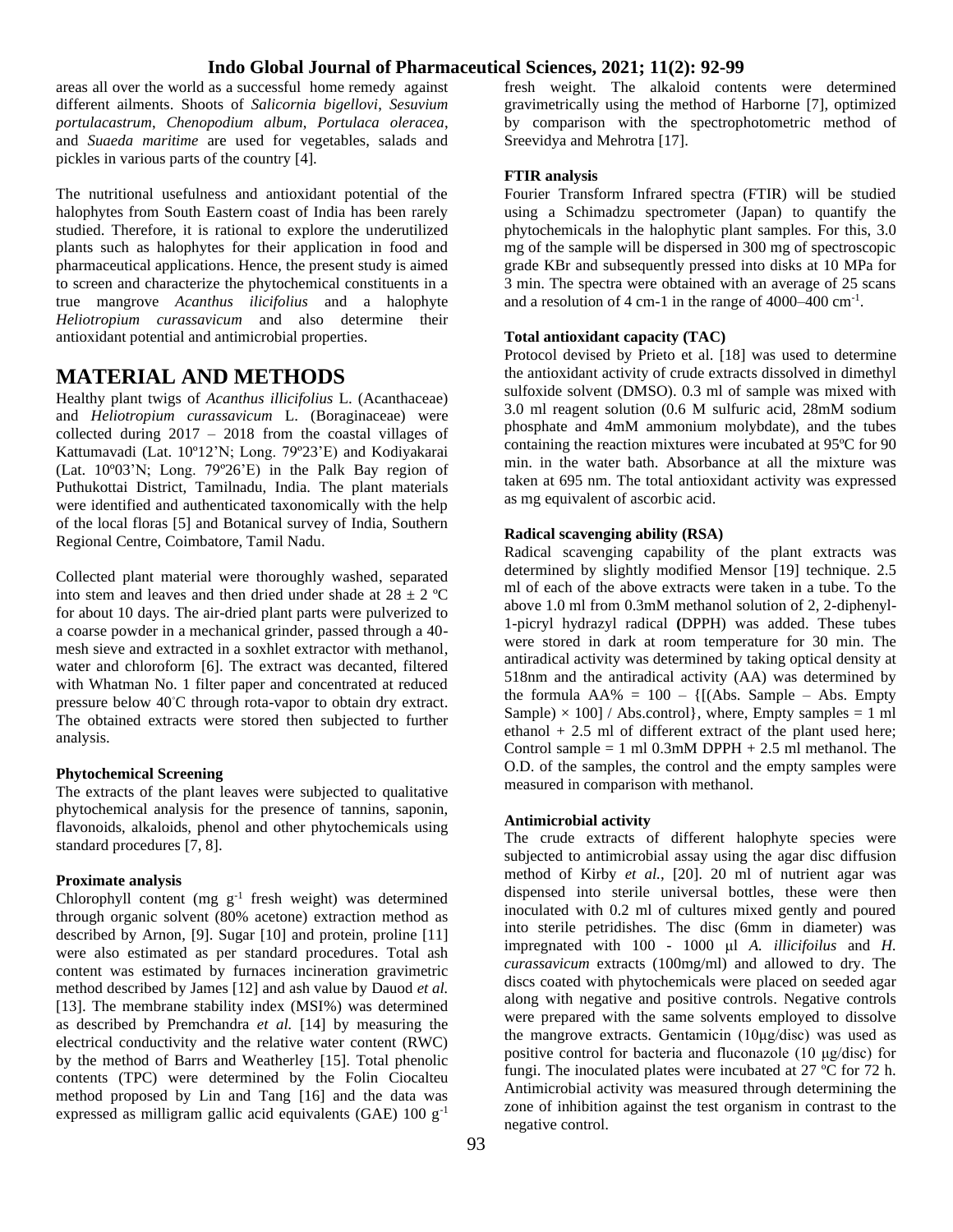#### **Statistical analysis**

Data were analyzed by ANOVA SPSS version 20.0 for windows followed by Duncan Multiple Range Test (DMRT) for comparison at  $P = 0.05$  level of significance.

## **RESULTS AND DISCUSSION**

#### **Preliminary phytochemical screening**

The qualitative phytochemical analysis carried out on the leaves from the methanol extracts of *Acanthus ilicifolius*  revealed the presence of medicinally important constituents such as alkaloids, saponins, phenolics, flavonoids, steroids, cardiac glycosides, tannins and terpenoids (**Table 1**) than chloroform and aqueous extracts. Similarly, *H. curassavicum* ME extracts showed the presence of all the phytochemicals including anthocyanin and the absence of cardiac glycosides. Similar results were reported earlier which revealed *A. ilicifolius* as the rich source long chain alcohols, terpenes, steroids and triterpinoidal saponins [21, 22]. The aqueous extract showed only the presence of tannin and phenol.

#### **Photosynthetic pigments**

The present results on chlorophyll content of both the species agreed with the earlier concept that plants growing in saline soils contained significantly lower chlorophyll a and chlorophyll b as compared to other glycophytes and the *chlorophyll a* being significantly higher than *chlorophyll b* [23]. The *chlorophyll a* content was found maximum (0.357 mg g-1 ) in *H. curassavicum* while it was lesser in *A. ilicifolius*  $(0.331 \text{ mg g}^{-1})$ , whereas chlorophyll b was found maximum (0.318 mg g-1 ) in *A. ilicifolius* (**Table 2**). The magnitude of chlorophyll a/b ratio was found higher in *H. curassavicum* while variation in total chlorophyll was found insignificant among *H. curassavicum* and *A. ilicifolius*. But, *A. ilicifolius* has higher carotenoid content  $(0.076 \text{ mg g}^{-1})$  than *H*. *curassavicum.* In general, salinity severely impacts

photosynthesis by the reduction in chlorophyll content as well as changes in the chlorophyll a/b ratio. The significantly elevated levels of chlorophyll a, chlorophyll b and carotenoids content observed in the present study in both the halophytes, suggesting that the photosynthetic machinery was not disturbed upon imposition of salinity prevailed in the study area [24]. Ramani et al. [25] reported increased chlorophyll a/chlorophyll b ratio and carotenoids in *Sesuvium portulacastrum* grown at sea water salinity. This indicates that different species of halophytes have different mechanisms to adapt under saline condition.

#### **Proximate compounds**

Organic metabolites such as total sugar, reducing sugar, and proline were significantly varied among the halophytes *A. ilicifolius* and *H. curassavicum* growing on different salinity regimes which decipher the role of these organic metabolites for osmotic adjustment and salt tolerance in them*.* The organic constituents of *H. curassavicum* were significantly less compared to *A. ilicifolius* except reducing sugar. The leaf of *H. curassavicum* is rich in carbohydrates and it has showed a maximum content of reducing sugar  $(23.7 \text{ mg g}^{-1})$  whereas A. *ilicifolius* has showed comparatively lesser content of reducing sugar  $(19.3 \text{ mg g}^{-1})$  (**Table 3**). As a defensive metabolite, both the halophytes accumulate proline in their leaves. *A. ilicifolius*  has showed relatively high content of proline  $(37.6 \text{ µmol g}^{-1})$ as of true mangrove, where as *H. curassavicum* has showed similar content of proline  $(21.6 \mu \text{mol g}^{-1})$ . The salinityinduced accumulation of proline in *A. ilicifolius* might be due to promotion of proline biosynthesis and/or may be due to inhibition of proline catabolism [26]. As a part of osmoregulatory mechanism, increased level of proline in response to salt stress has been reported in *Sesuvium portulacastrum* and many other halophytes [27, 28, 29]. The protein content was comparatively more in *H. curassavicum*  $(26.4 \text{ mg g}^{-1})$  than *A. ilicifolius*.

| Tuble 1: 1 Femming phytochemical analysis of it, megonius and it, cui assuracum |                             |                |        |                           |        |     |
|---------------------------------------------------------------------------------|-----------------------------|----------------|--------|---------------------------|--------|-----|
| Phytochemical                                                                   | <b>Acanthus ilicifolius</b> |                |        | Heliotropium curassavicum |        |     |
|                                                                                 | E1                          | E <sub>2</sub> | E3     | E1                        | E2     | E3  |
| Steroids                                                                        |                             | $^{+}$         |        |                           |        |     |
| Alkaloids                                                                       |                             | $^{+}$         | $^{+}$ |                           | $^{+}$ |     |
| Terpenoids                                                                      |                             | $+$            |        |                           | $^{+}$ |     |
| Coumarins                                                                       |                             |                |        |                           |        |     |
| Tannins                                                                         | $+$                         | $+$            | $+$    |                           | $+$    |     |
| Saponins                                                                        |                             | $+$            |        |                           |        |     |
| Anthocyanin                                                                     |                             | $+$            | $+$    | $^{+}$                    | $+$    | $+$ |
| Flavanoids                                                                      |                             | $+$            |        |                           | $^{+}$ |     |
| Phenols                                                                         | $+$                         | $+$            | $+$    |                           | $^{+}$ | $+$ |
| Cardiac glycosides                                                              |                             | $^{+}$         | $+$    |                           |        |     |

**Table 1. Preliminary phytochemical analysis of** *A. ilicifolius* **and** *H. curassavicum*

E1 – Aqueous; E2 – Methanol; E3 – Chloroform extracts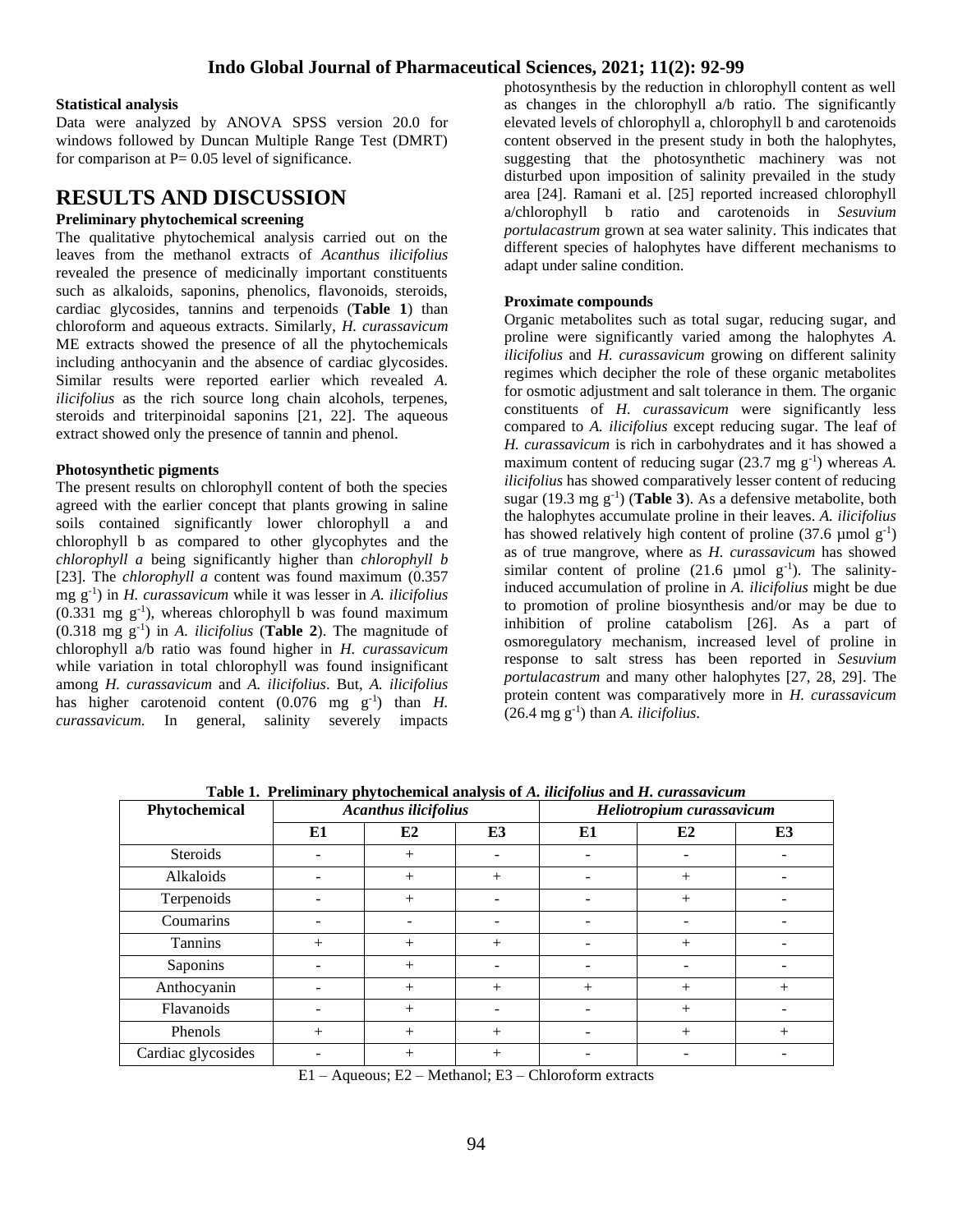**Table 2. Photosynthetic pigments content (mg g-1 fresh weight) of** *A. ilicifolius* **and** *H. curassavicum.* Values are  $Mean \pm SE$ 

| <b>Pigment</b>       | <b>Acanthus ilicifolius</b> | <b>Heliotropium</b><br>curassavicum |
|----------------------|-----------------------------|-------------------------------------|
| Total<br>Chlorophyll | $0.641 \pm 0.12$            | $0.673 \pm 0.08$                    |
| Chlorophyll a        | $0.331 \pm 0.09$            | $0.357 \pm 0.12$                    |
| Chlorophyll b        | $0.318 \pm 0.11$            | $0.309 \pm 0.04$                    |
| Carotenoids          | $0.076 \pm 0.05$            | $0.068 \pm 0.02$                    |

#### **Phenolic content**

*Acanthus ilicifolius* has showed a maximum total phenol content of 42.3 mg GAE 100 g-1 and *Heliotropium curassavicum* has showed a lesser content of total phenol  $(33.4 \text{ mg } GAE \cdot 100 \text{ g}^{-1})$  (**Table 3**). Both *A. ilicifolius* and *H. curassavicum* had high TPC (≥10 mg g<sup>-1</sup>) compared to values of some known medicinal plants such as *Diplotaxis harra* and *Diplotaxis simplex* [30]. The present observations are in accordance with the earlier report [31] who reported that dried aqueous and acetone extract of the *A. ilicifolius* has showed a maximum total phenol content of  $42.3 \text{ mg } GAE$  100  $g^{-1}$  and *H*. *curassavicum* has showed a lesser content of total phenol  $(33.4 \text{ mg } GAE \ 100 \text{ g}^{-1})$  (Table 3). Both *A. ilicifolius* and *H. curassavicum* had high TPC (≥10 mg g-1) compared to values of some known medicinal plants such as *Diplotaxis harra* and *Diplotaxis simplex* [30]. The present observations are in accordance with the earlier report [31] who reported that dried aqueous and acetone extract of the leaves of *Suaeda maritima* had significant differences in phenolic contents. Sofia and Teresa [32] have observed wide variation in the total phenols in different solvent extracts of three parts (stem, leaf and root) of *A. ilicifolius* L. which ranged from 39.1 to 87.4 mg g<sup>-1</sup> in terms of extracts and plant parts. Similarly, Reddy and Grace [33] reported lowest and highest content of total phenols in the extracts of *Excoecaria agallocha* (20.56 ± 0.58 µg GAE/100 µg), *Aegiceras corniculatum* (24.06 ± 0.79 µg GAE/100 µg) *Lumnitzera racemosa* (38.80 ± 0.19 µg GAE/ 100 µg). Similarly, *A. ilicifolius* contained higher alkaloid  $(9.23 \text{ mg } \text{g}^{-1})$  content compared to *H. curassavicum*.

**Table 3. Proximate analysis of** *A. ilicifolius* **and** *H. curassavicum*

| <b>Content</b>                                         | A. ilicifolius  | Н.<br>curassavicum |
|--------------------------------------------------------|-----------------|--------------------|
| Reducing sugar (mg $g^{-1}$ )                          | $19.3 \pm 0.07$ | $23.7 \pm 0.03$    |
| Proline ( $\mu$ mol $g^{-1}$ )                         | $37.6 \pm 0.11$ | $21.6 \pm 0.03$    |
| Protein $(mg g^{-1})$                                  | $21.9 \pm 0.11$ | $26.4 \pm 0.18$    |
| Total Phenol (mg GAE<br>$100 \text{ g}^{-1} \text{FW}$ | $42.3 \pm 0.08$ | $33.4 \pm 0.05$    |
| Alkaloids $(mg g^{-1})$                                | $9.23 \pm 0.09$ | $6.37 \pm 0.12$    |

Values are Mean  $\pm$  SE; GAE – Gallic Acid Equivalent

**Ash value**

The physicochemical parameters including relative water content, membrane stability index, total ash content, acid insoluble ash, and water soluble ash were carried out (**Table 4**). Total ash value was noted as 9.54%, followed by water soluble ash value 5.84% and the acid insoluble ash value is 0.64% in *A. ilicifolius*. The acid insoluble ash content of *H. curassavicum* was 0.43%. As ash value is useful in determining authenticity and purity of drugs and also these values are important quantitative standards. The ash content varied with the species and ranged from below 10% in the salt excluders (*H. curassavicum*), to over 40% in the shoots of the includers (*A.ilicifolius*) which accumulated high mineral levels. Similar results of high total ash content were also reported earlier in other mangroves such as *Rhizophora mucronata* [34] and *Aegiceras corniculatum* [35] which ranged from  $7 - 13\%$ .

#### **Relative water content (RWC) and Membrane stability Index (MSI)**

Both the halophytes have similar MSI in the range of 41 – 46% and the RWC was higher in *H. curassavicum* (42%) and lower in *A. ilicifolius* (33%) (**Table 4**). The capacity of *H. curassavicum*, to maintain high RWC in their leaves, despite of high external salinity might have a protective role from the deleterious effects of salinity. Tissue tolerance of salinity requires compartmentalization of toxic sodium ion at the cellular and intracellular levels to avoid toxic concentrations in the cytoplasm, especially in mesophyll cells of leaves [36, 37]. This hypothesis is further reinforced by the fact that both leaf succulence (water content per unit area) and leaf thickness were considerably higher in the leaves of plants growing at high soil salinity [38].

| Table 4. Ash value $(\%)$ , Relative water content $(\%)$ and   |  |  |  |  |
|-----------------------------------------------------------------|--|--|--|--|
| Membrane stability index $(\%)$ of A. <i>ilicifolius</i> and H. |  |  |  |  |
| curassavicum                                                    |  |  |  |  |

| <b>Content</b>              | A. ilicifolius  | Н.<br>curassavicum |
|-----------------------------|-----------------|--------------------|
| Total ash                   | $9.54 \pm 0.08$ | $7.93 \pm 0.03$    |
| Water soluble ash           | $5.84 \pm 0.03$ | $4.67 \pm 0.07$    |
| Acid insoluble ash          | $0.64 \pm 0.11$ | $0.43 \pm 0.11$    |
| Relative water content      | $33.5 \pm 0.04$ | $42.3 \pm 0.13$    |
| Membrane Stability<br>Index | $41.6 \pm 0.04$ | $46.8 \pm 0.09$    |

Values are Mean  $\pm$  SE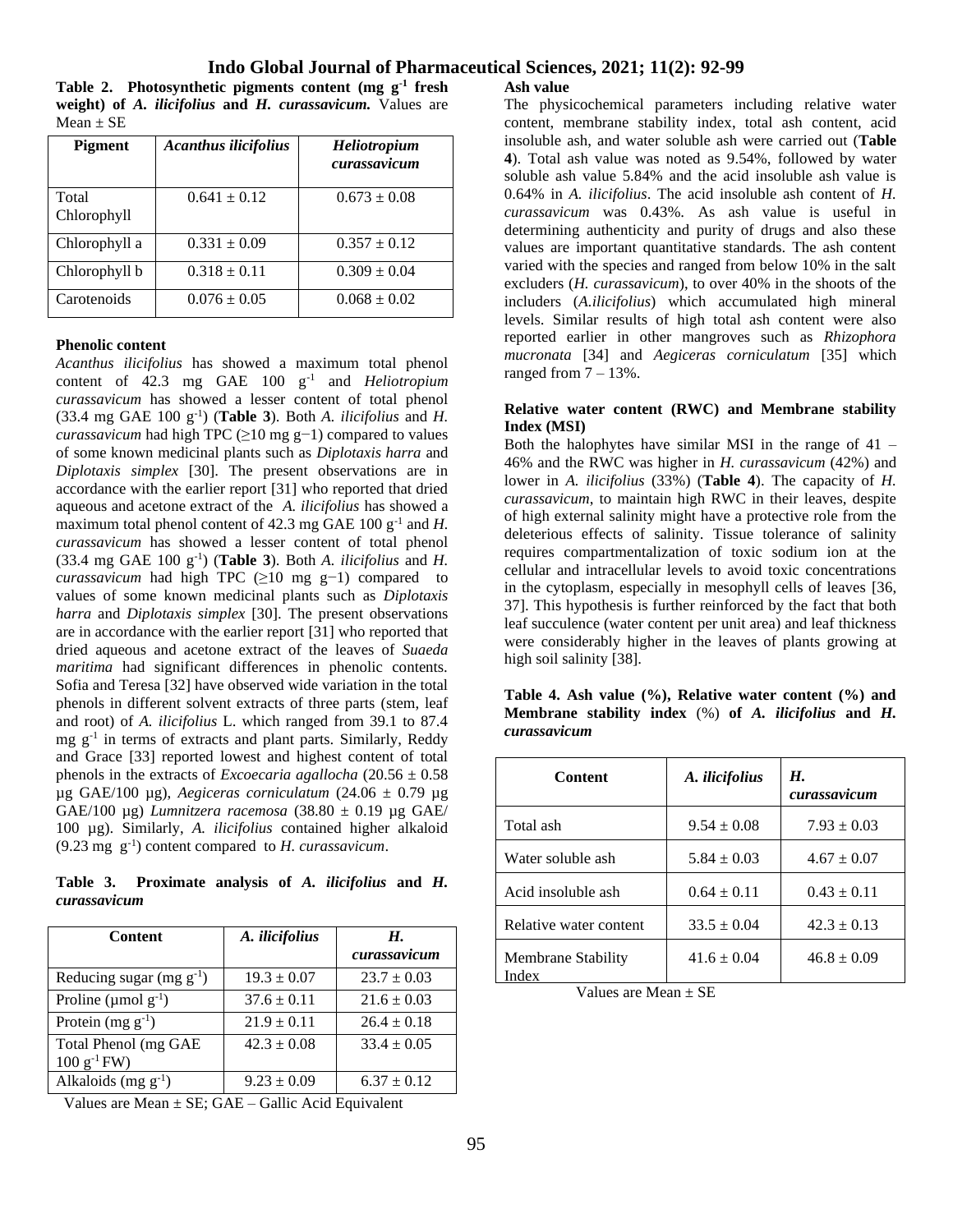#### **FTIR characterization**

The FTIR analysis of methanol and chloroform extracts of both the halophytes revealed the functional group components of amino acids, amides, amines, carboxylic acid, carbonyl compounds, organic hydrocarbons, halogens, phenolic compounds, flavonoids, saponins, tannins and carbohydrate as major functional groups. The FTIR spectrum of leaf extracts of *A. ilicifolius* is given in **Fig 1**. The methanolic extract of *A. ilicifolius* showed characteristic absorption bands at 3439 cm - 1 for a hydroxyl (-OH) group,  $2854 \text{ cm}^{-1}$ ,  $2102 \text{ cm}^{-1}$  (for aldehyde),  $1382 \text{ cm}^{-1}$  (for CH<sub>3</sub> bending), and at  $1622 \text{ cm}^{-1}$  for alkane group. The characteristic absorption band in chloroform extracts were exhibited at 2921 cm-1 (for C-H stretching),  $1492 \text{ cm}^{-1}$  (for C-H bending) for C-H group and at  $1631 \text{ cm}^{-1}$ ,  $1405 \text{ cm}^{-1}$  for carbonyl groups (C=O). Major peaks were observed at 2921 cm<sup>-1</sup> that could be assigned to the C-H stretching vibrations of methyl, methylene and methoxy groups in *A. officinalis* [39]. Additional peaks observed at  $3350.08$  cm<sup>-1</sup> and  $2855.40$  cm<sup>-1</sup> that are indicating the presence of O-H Alcohol and =C-H Aldehyde groups. Similarly, the methanol extracts (ME) of *H. curassavicum* **(Fig. 2**) showed characteristic bands at 3395.1 exhibiting O-H stretch of poly hydroxy compounds, 2144.7 of nitrile compounds, 1411.2 (O-H bend) of phenol or tertiary alcohol and 1081.5 (C-O stretch) of cyclic ethers. The FTIR analysis of chloroform extracts (CF) of *H. curassavicum* showed different functional groups like amides, alkanes, bending water, lipids, alkenes, aromatic ring and chlorides compounds, which shows peaks at range of 3305- 3325, 2920-2937, 2050-2154, 1739-1769, 1617-1639, 1440-1505 and 533 - 615. Both spectra clearly indicated the presence of alkaloids, flavonoids and polyphenols. Similar results were reported in other halophytes such as *Sesuvium portulacastrum*, *Ichnocarpus frutescens* [40] and *Solanum torvum* [41].

#### **Total antioxidant activity**

In general, methanolic extracts showed better antioxidant activity than the aqueous extracts of both the halophytes (**Table 5**). *A. ilicifolius* has showed a maximum TAC of 85.3 mg g-1 ascorbic acid Eq., and comparatively *H. curassavicum*  has showed a lesser content of 66.7 mg  $g^{-1}$ . The phytochemical analysis in the present study that confirms the presence of flavonoids, tannins and saponins in methanol extract could be the reason behind antioxidant properties of these plants [42]. Several studies showed that maximum yield of phenolic antioxidants has been found in aqueous-methanolic extracts rather than pure water extracts [43, 44, 45] where in most cases higher TPC have been linked with higher AC [46, 47]. Similar to our results, a highest antioxidant activity was reported in dichloromethane extract of *Avicennia marina* (112.95 mg/g DW ascorbic acid eq.) than ethyl acetate extract (83.56 mg/g DW ascorbic acid eq.) [48]. Edison [49] reported that the methanol and ethyl acetate extracts of *Salicornia brachiata,* an edible halophyte has showed significant radical scavenging activity. The total antioxidant activity comparable to higher plants (245– 376 mg/g DW ascorbic acid eq.) has revealed the medicinal significance of these halophytes



**Fig 1. FTIR spectrum of leaf extracts (ME – methanol; CF – Chloroform) of** *A. ilicifolius*



**Fig 2. FTIR spectrum of leaf extracts (ME – methanol; CF – Chloroform) of** *H. curassavicum.*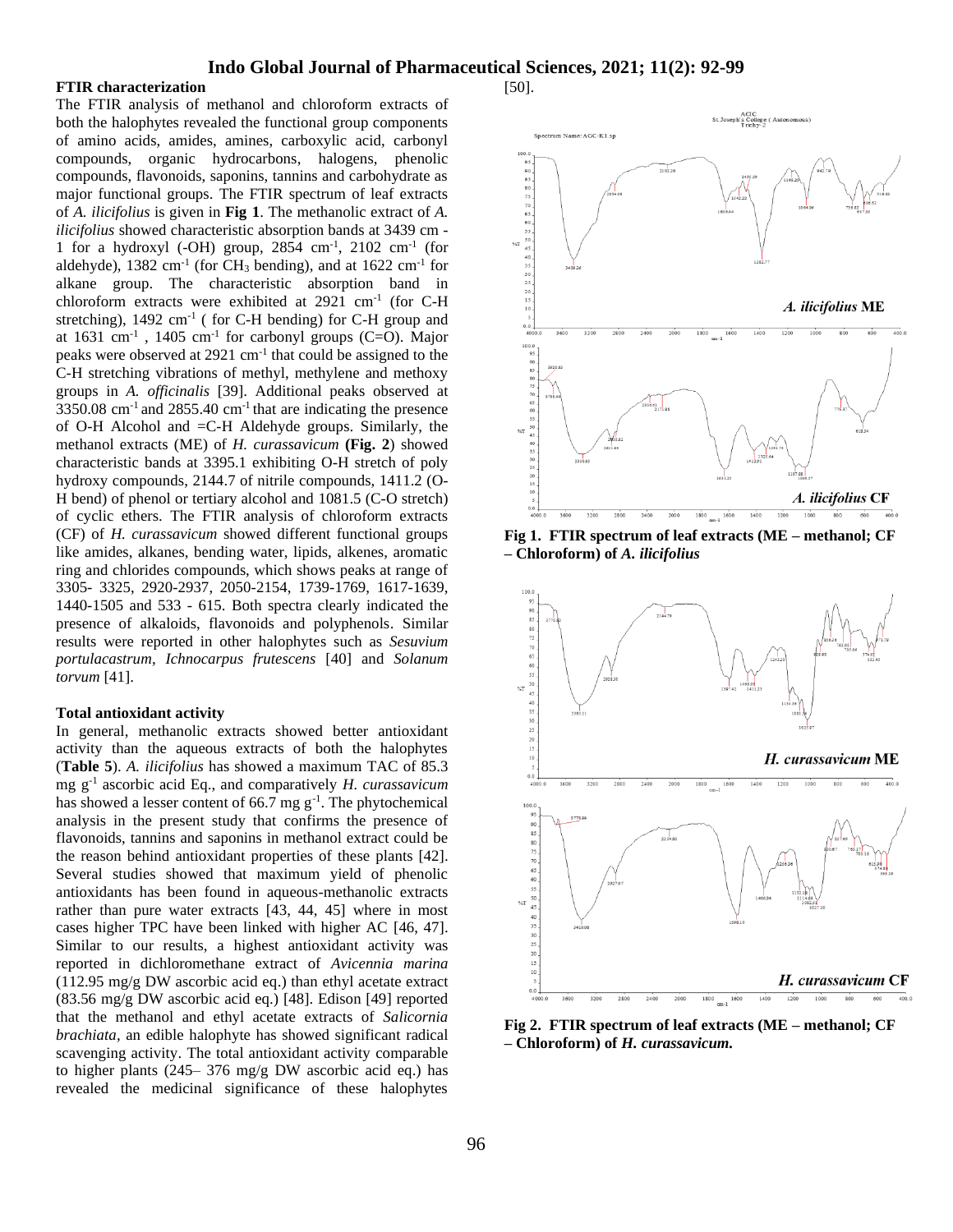#### **Radical Scavenging Activity**

Both the halophytes exhibited significant RSA and in general methanolic extracts showed better RSA than the aqueous extracts (**Table 5**). *A. ilicifolius* has showed a maximum of 74.5 % and comparatively *H. curassavicum* has showed a lesser activity of 68.2%. Firdaus *et al.* [51] have scrutinized the antioxidant properties of *A. ilicifolius* by the DPPH scavenging assay on five extracts (acetone, methanol, acetone 70%, methanol 80% and water) of flowers and found that methanol extract showed highest antiradical efficiency (141.30%), while water extract of showed lowest (0.0037%) among the extracts. confirmed the antioxidant effects of the methanol extract of the plant. From the data, it is clear that extracts having high TPC had high DPPH free radical scavenging capability. This may suggest that polyphenolics are responsible for this activity among the extracts of halophyte. This may be correlated that different solvents having different polarity may often the specific group of the antioxidant compounds that influenced the scavenging capability of the extracts in different solvents taken from the same plants. It is conformed in the present findings as maximum scavenging capability was 74% in methanol extract followed by chloroform and weak scavenging ability was noted in the aqueous extracts. The scavenging capability of a solution having polyphenolics with DPPH radicals have also been reported by other workers in *Lumnitzera racemosa*, *Excocaria agallocha* [33] and in the barks of *Ceriops decandra* [52].

#### **Antimicrobial Activity**

According to preliminary study and studies of other people [53], it has been recorded that, a number of mangrove plant extracts of methanol, ethanol and water showed antibacterial activity against pathogenic isolates as well as antibiotic resistant bacteria. In the present study, chloroform and methanol extract exhibited different degree of growth inhibition against tested bacterial and fungal strains (**Fig 3**). Results of the present study showed that methanol extract of *A.ilicifolius* reduced the growth of *Bacillus sps,* and *S. aeurus.*  However inhibition of growth was minimum in water extract*.*  But all methanol, chloroform, water extracts of *H. curassavicum* showed the inhibitory effect on pathogenic bacteria and also against *Aspergillus flavus.* The zone of inhibition (ZOI) is concentration dependent and the ZOI diameter increased with the increase in the concentration of phytochemical extract of both the selected halophytes. A maximum of 16.7 mm zone of inhibition was observed in the methanol extract of *A. ilicifolius* followed by *H. curassavicum.* Based on the results, minimum inhibitory concentration (MIC) of methanol extract of *A. ilicifolius* for *Bacillus sps* was 40 mg/ml, while it was 50 mg/ml for *H. curassavicum*. In this study, the maximum size of inhibition zone for *H. curassavicum* CF extract was 8.54 mm for *S. aeurus*. Only *S. aureus* and *Bacillus sps* were susceptible to the extracts at the lowest concentration used (<50 mg/ml), all the other bacteria were susceptible at 100, 200 and 300 mg/ml. This is similar to the findings of Omodamiduro and Ekelemo [54] who reported that the leaf extract of polar solvent show a significant dose dependent inhibition of *Staphylococcus aureus*, *Streptococcus*  *pneumoniae*, *E. coli*, *Proteus mirabilis* and *Pseudomonas aeruginosa*. This research work is in consonance with the findings of Abeysinghe and Pathirana [55] who reported that the activity might also be due to the differences in the concentration of the phytocompounds of various secondary metabolites present in the extracts as well as the extracting ability of the solvents. Further studies are needed to isolate and characterize the bioactive principle compounds to develop new antibacterial drug [56].

| Sample                | <b>Extracts</b> | TAC             | RSA             |
|-----------------------|-----------------|-----------------|-----------------|
| A. <i>ilicifolius</i> | E1              | $11.2 \pm 0.13$ | $30.2 \pm 0.09$ |
|                       | E2              | $85.3 \pm 0.07$ | $74.5 \pm 0.11$ |
|                       | E <sub>3</sub>  | $58.5 \pm 0.11$ | $54.6 \pm 0.06$ |
| Н.                    | E1              | $9.20 \pm 0.08$ | $21.3 \pm 0.02$ |
| curassavicum          | E <sub>2</sub>  | $66.7 \pm 0.13$ | $68.2 \pm 0.09$ |
|                       | E3              | $43.4 \pm 0.06$ | $53.3 \pm 0.11$ |

**Table 5. Total antioxidant activity (mg g-1 ascorbic acid Eq) and Radical scavenging activity (%) of** *A. ilicifolius* **and** *H. curassavicum*

Values are Mean  $\pm$  SE (E1 – Water; E2 – Methanol; E3 – Chloroform)



## **CONCLUSION**

This study brought out the medicinal properties of native halophytes like *Acanthus ilicifolius* and *Heliotropium curassavicum* with significant antioxidant and nutraceutical activities. Preliminary screening of phytochemical constitutes revealed the presence of tannins, flavonoids and several aromatic compounds or secondary metabolites of plants in saline environment that may be useful in the detection of the bioactive principles and subsequently may lead to the drug discovery. Development of value-added products from these underutilized species will also promote their farming in coastal habitats, which has not been seriously explored earlier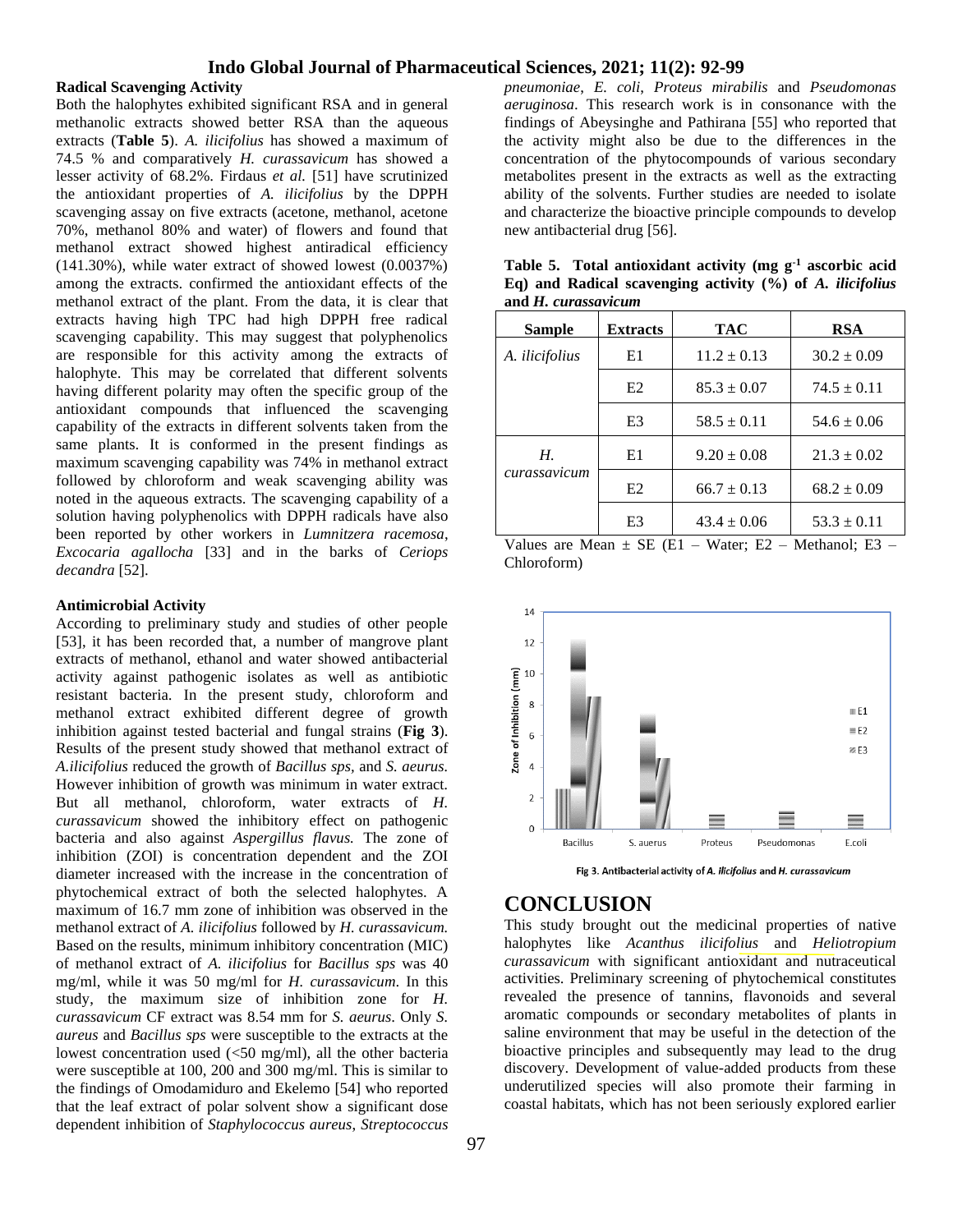due to the lack of knowledge about their commercial importance.

## **CONFLICT OF INTEREST**

The authors have no conflict of interest.

## **ACKNOWLEDGEMENT**

Not declared.

## **FUNDING SOURCE**

There is no source of funding.

## **DATA AVAILABILITY**

Not declared.

### **REFERENCES**

- [1] Venugopal, R. Liu, R.H. Phytochemicals in diets for breast cancer prevention: The importance of resveratrol and ursolic acid. *Food Sci. Human Wellness*; 2012; 1(1): 1-13.
- [2] Qasim, M., Abideen, Z., Adnan, M.Y., Ansari, R., Gul, B., Ajmal, M. Traditional ethnobotanical uses of medicinal plants from coastal areas of Pakistan. *J. Coastal Life Med.* 2014; 2: 22–30.
- [3] Ganesh, S. Vennila, J. Phytochemical analysis of Acanthus ilicifolius and Avicennia officinalis by GC-MS. *Res. J Phytochem.* 2011; 5 (1): 60 – 65.
- [4] Hussain, J., Rehman, N.U., Khan, A.L., Hamayun, M., Hussain, S.M., Shinwari, Z.K. Proximate and essential nutrients evaluation of selected vegetables species from Kohat region, Pakistan. *Pakistan J. Bot.*2010; 42: 2847–2855.
- [5] Gamble, J. S., Fischer, CEC, *Flora of the Presidency of Madras.*

London: Ad Lord and Sons

Limited, 1956; I-III.

- [6] Sunita, D., Sudhir, K.K., Sastry, K.V., Rana, S. Phytochemical Screening of Methanolic Extract and Antibacterial Activity of Active Principles of Hepatoprotective Herb, Eclipta alba. *Ethnobot. Leaflets.* 2010; 14: 248 – 258.
- [7] Harborne, A.J. Phytochemical methods a guide to modern techniques of plant analysis. Springer Science and Business Media.1998.
- [8] Sofowora, A. Medicinal plants and traditional medicines in Africa. Chischester John Willey & Sons New York; 1993.
- [9] Arnon, D.L. A copper enzyme is isolated chloroplast polyphenol oxidase in *Beta vulgaris. Plant Physiol.,* 1949; 24: 1-15.
- [10] Moore, S., Stein, W.H. In Methods in Enzymol (Eds. Colwick S. P. and Kaplan N. D).Academic Press, New York, 1948; 3: 468.
- [11] Bates, L.S., Waldrem R.P., Tear, L.D. Rapid determination of proline for water stress studies. *Plant and Soil*, 1973; 39: 205-207.
- [12] James. Analytical chemistry of foods. Chapmen and Hall Press, NewYork, 1995; PP 86.
- [13] Daoud, S., Koyro, H.W., Harrouni, M.C. Salinity tolerance of *beta vulgaris ssp. Maritima*. I. Biomass production and osmotic adjustment. (to appear in H. Lieth, Ed. "*Cash Crop halophytes : Potentials, pilot Projects, Basic and Applied Research on Halophytes and saline irrigation. Ten years after the Al Ain meeting"* T:VS Series, Kluwer academic publishers group, the Netherlands) 2001.
- [14] Premchandra, G.S., Saneoka, H., Ogata, S. Cell membrane stability, an indicator of drought tolerance as affected by applied nitrogen in soybean. *J Agri Sci.,* 1990; 115: 63-66.
- [15] Barrs, H.D., Weatherley, P.E. A Re-Examination of the Relative Turgidity Techniques for Estimating Water Deficits in Leaves. *Aust. J Biol. Sci.*, 1962; 15: 413-428.
- [16] Lin, J.Y., Tang, C.Y. Determination of total phenolic and flavonoid contents in selected fruits and vegetables, as well as their stimulatory effects on mouse splenocyte proliferation. *Food Chem.,* 2007; 101:140-147.
- [17] Sreevidya, N., Mehrotra, S. Spectrophotometric method for estimation of alkaloids precipitable with Dragendorf's reagent in plant materials. *J AOAC International*. 2003; 86: 1124 - 7.
- [18] Prieto, P., Pineda, M., Aguilar, M. Spectrophotometric quantitation of antioxidant capacity through the formation of a phosphomolybdenum complex: specific application to the determination of vitamin E. *Anal. Biochem.* 1999; 269: 337–341.
- [19] Mensor, L.L., Menezes, F.S., Leitao, G.G., Reis, A.S., Santos, T.S., Coube, C.S. 2001. Screening of Brazilian plant extracts for antioxidant activity by the use of DPPH free radical method. *Phytotherapy Res.,* 2001; 15: 127– 130.
- [20] Kirby, A. W., Bauer, J. C., Sherries M., Turck, M. 1996. *Am. J Clin. Pathol.* 1996; 45: 493.
- [21] Poorna, C.A., Maney, S.K., Santhoshkumar, T.R., Soniya, E.V. Phytochemical analysis and in vitro screening for biological activities of Acanthus ilicifolius. *J Pharma Res.,* 2011; 4(7): 1977-1981.
- [22] Ramasubburayan, R., et al. Investigation on antibacterial, antifungal and cytotoxic properties of chosen mangroves. *Ind. J Geo- Marine Sci.*, 2015; 44(11): 1769-1777.
- [23] Murty, P., Narasimha Rao, G.M. Determination of chlorophyll a and b of some mangrove species of Visakhapatnam, Andhra Pradesh, India. *Inter. J. of Phytotherapy,* 2014; 4 (3): 131-132.
- [24] Farooqui, A., Ranjana, Yogesh J. Low Na/K ratio in the leaves of mangroves mitigates salinity stress in estuarine ecosystem. *Tropical Plant Res.,* 2016; 3(1): 78–86.
- [25] [Ramani,](https://www.ncbi.nlm.nih.gov/pubmed/?term=Ramani%20B%5BAuthor%5D&cauthor=true&cauthor_uid=16806957) B., [Reeck,](https://www.ncbi.nlm.nih.gov/pubmed/?term=Reeck%20T%5BAuthor%5D&cauthor=true&cauthor_uid=16806957) T., [Debez,](https://www.ncbi.nlm.nih.gov/pubmed/?term=Debez%20A%5BAuthor%5D&cauthor=true&cauthor_uid=16806957) A., [Stelzer,](https://www.ncbi.nlm.nih.gov/pubmed/?term=Stelzer%20R%5BAuthor%5D&cauthor=true&cauthor_uid=16806957) R., [Huchzermeyer,](https://www.ncbi.nlm.nih.gov/pubmed/?term=Huchzermeyer%20B%5BAuthor%5D&cauthor=true&cauthor_uid=16806957) [B.](https://www.ncbi.nlm.nih.gov/pubmed/?term=Huchzermeyer%20B%5BAuthor%5D&cauthor=true&cauthor_uid=16806957), [Schmidt,](https://www.ncbi.nlm.nih.gov/pubmed/?term=Schmidt%20A%5BAuthor%5D&cauthor=true&cauthor_uid=16806957) A., [Papenbrock J.](https://www.ncbi.nlm.nih.gov/pubmed/?term=Papenbrock%20J%5BAuthor%5D&cauthor=true&cauthor_uid=16806957) *Aster tripolium* L. and *Sesuvium portulacastrum* L.: two halophytes, two strategies to survive in saline habitats. [Plant Physiol Biochem.,](https://www.ncbi.nlm.nih.gov/pubmed/16806957) 2006; 44 (5-6): 395-408.
- [26] [Huang,](https://www.ncbi.nlm.nih.gov/pubmed/?term=Huang%20Z%5BAuthor%5D&cauthor=true&cauthor_uid=23637970) Z., [Zhao,](https://www.ncbi.nlm.nih.gov/pubmed/?term=Zhao%20L%5BAuthor%5D&cauthor=true&cauthor_uid=23637970) L., [Chen,](https://www.ncbi.nlm.nih.gov/pubmed/?term=Chen%20D%5BAuthor%5D&cauthor=true&cauthor_uid=23637970) D., [Liang,](https://www.ncbi.nlm.nih.gov/pubmed/?term=Liang%20M%5BAuthor%5D&cauthor=true&cauthor_uid=23637970) M., [Liu,](https://www.ncbi.nlm.nih.gov/pubmed/?term=Liu%20Z%5BAuthor%5D&cauthor=true&cauthor_uid=23637970) Z., [Shao,](https://www.ncbi.nlm.nih.gov/pubmed/?term=Shao%20H%5BAuthor%5D&cauthor=true&cauthor_uid=23637970) [H.,](https://www.ncbi.nlm.nih.gov/pubmed/?term=Shao%20H%5BAuthor%5D&cauthor=true&cauthor_uid=23637970) [Long,](https://www.ncbi.nlm.nih.gov/pubmed/?term=Long%20X%5BAuthor%5D&cauthor=true&cauthor_uid=23637970) X. Salt stress encourages proline accumulation by regulating proline biosynthesis and degradation in Jerusalem artichoke plantlets. [PLoS One.,](https://www.ncbi.nlm.nih.gov/pubmed/23637970) 2013; 29:8(4):e62085.
- [27] Lokhande, V.H., Nikam, T.D., Suprasanna P. Differential osmotic adjustment to iso-osmotic NaCl and PEG stress in the *in vitro* cultures of *Sesuvium portulacastrum* (L.) L. *[J Crop Sci.](https://link.springer.com/journal/12892) Biotech.,* 2010; 13 (4): 251 – 256.
- [28] Rajaravindran, M., Natarajan, S. Effects of salinity stress on growth and biochemical constituents of the halophyte *Sesuvium portulacastrum*. *International J Res. in Biol. Sci.*, 2012; 2: 18-25.
- [29] Zakery-Asl, M A., Bolandnazar, S., Shahin, O. Effect of salinity and nitrogen on growth, sodium, potassium accumulation, and osmotic adjustment of halophyte *Suaeda aegyptiaca* (Hasselq.) Zoh, *Archives of Agron Soil Sci.*, 2014; 60:6, 785-792.
- [30] Falleh, H., Msilini, N., Oueslati S., Ksouri R., Magné C., Lachaâl M., Karray-Bouraoui N. *Diplotaxis harra* and *Diplotaxis simplex* organs: Assessment of phenolics and